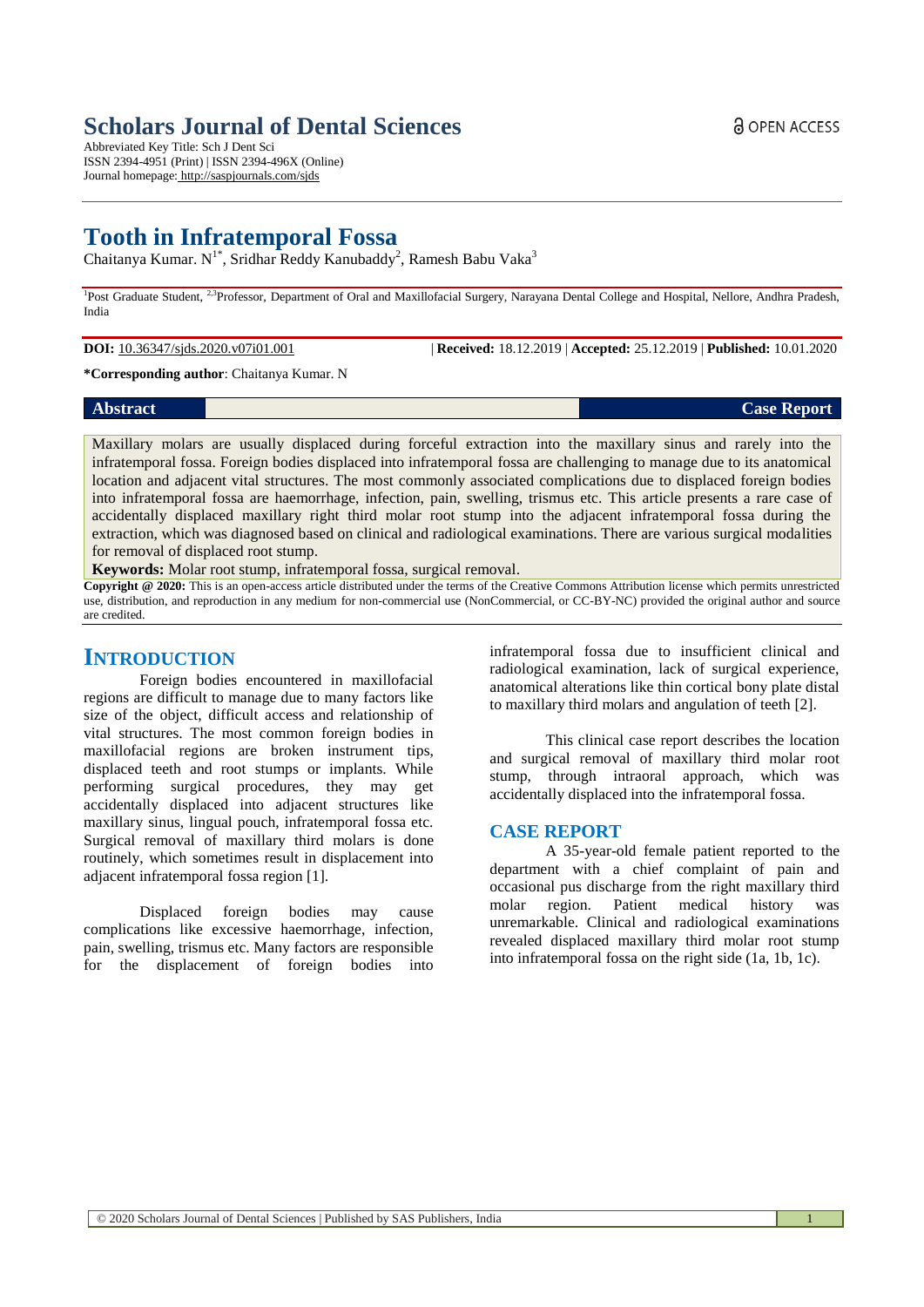

**Fig-1c: Pre-operative OPG**

#### **Surgical technique**

Under standard aseptic conditions, nasoendotracheal intubation done. Standard painting and draping was done. A vestibular incision was given from 15 to the distal aspect of maxillary tuberosity. A

mucoperiosteal flap was raised, and from the distal aspect of tuberosity infratemporal fossa was accessed. Then third molar root stump was detected and removed. Haemostasis was achieved, and closure was done with vicryl (fig: 2a,2b,2c).



### **DISCUSSION**

The incidence of accidental displacement of tooth structures into adjacent areas is very rare. Usually, maxillary 3rd molars are dislodged into infratemporal fossa while removing forcefully. There are many anatomical and vital structures present in the infratemporal fossa, which makes the surgical procedure very challenging. In general, oro-antral communication is the sign of displacement of a foreign body into the maxillary sinus, and limited mouth opening may be a sign of displacement of foreign body into the infratemporal fossa. Usually, teeth are displaced through periosteum into infratemporal fossa just adjacent to lateral pterygoid muscle. If the excessive force applied the tooth structure may get

displaced into skull base results in higher risk for morbidity [2].

Foreign bodies in infratemporal fossa some time results in delayed complications like an aneurysm, foreign body granulomas, cellulitis, and discharging sinus tract.

Foreign body reaction would lead to fibrosis of musculature, which results in trismus and pain. The point of time for removal of displaced foreign bodies still remained controversial as per the review of the literature. According to one school of thought, it is better to retrieve the tooth immediately because of the possible risk of infection. On the other hand, some

© 2020 Scholars Journal of Dental Sciences | Published by SAS Publishers, India 2